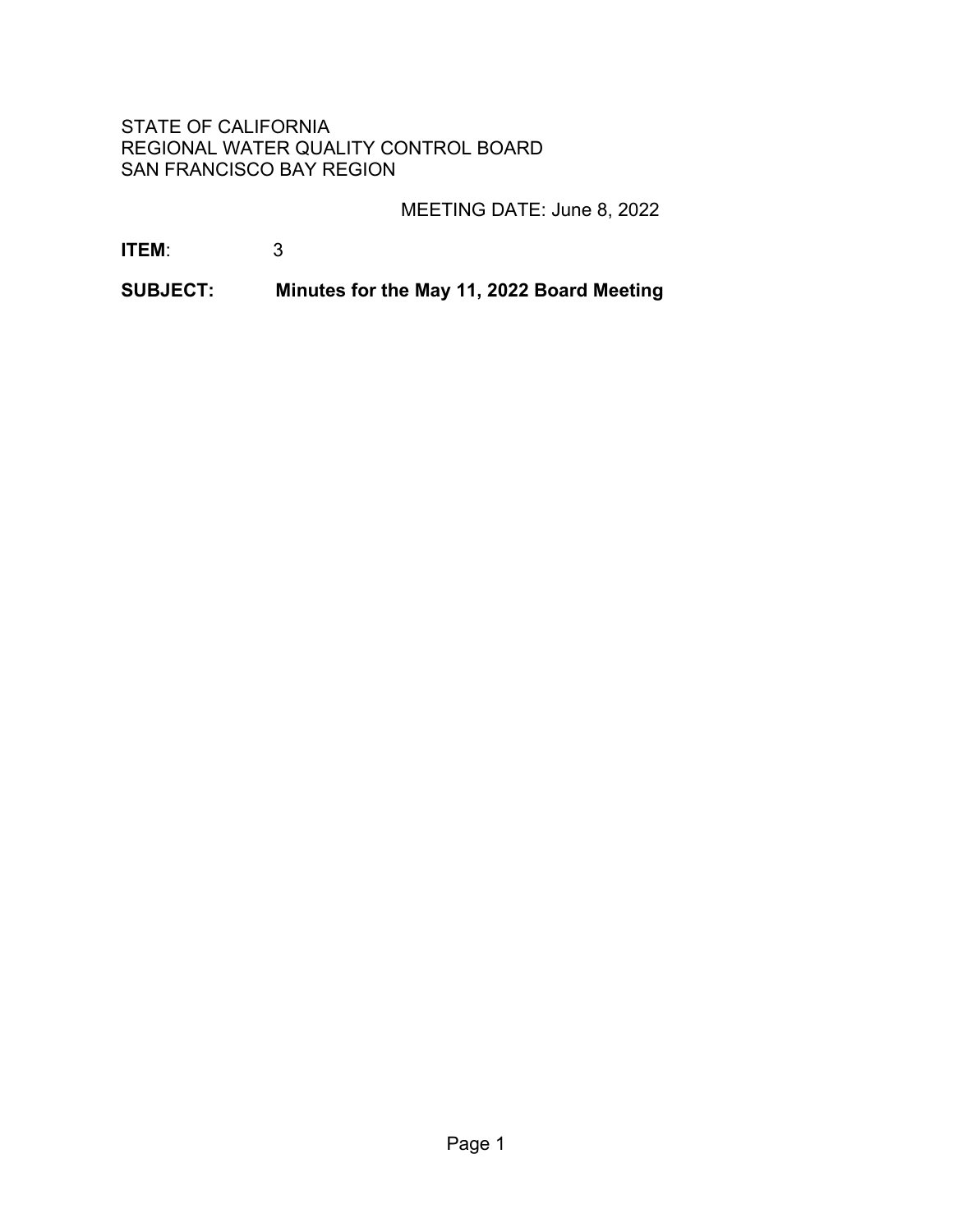#### **May 11, 2022 Board Meeting Draft Minutes for Board Consideration**

Note: Copies of orders, resolutions, and minutes are posted on the Regional Water Board's website (www.waterboards.ca.gov/sanfranciscobay). Information about obtaining copies of audio recordings of Board meetings may be obtained by calling the Board's file review coordinator at (510) 622-2430. Written transcripts of Board meetings may be obtained by calling California Reporting, LLC, at (510) 313-0610.

Note: **Bold text** in paragraphs for each item represent topics Board members focused on and were discussed more extensively than others.

## **Item 1 – Roll Call and Introductions**

Meeting called to order at 9:05 a.m. at Elihu H. Harris Building, First Floor Auditorium.

| <b>Board Members Present</b> | <b>Board Members Absent</b> | <b>Status</b> |
|------------------------------|-----------------------------|---------------|
| <b>Chair James McGrath</b>   | <b>William Kissinger</b>    | <b>QUORUM</b> |
| Vice-Chair Jayne Battey      | Donald Young                |               |
| Alexis Hacker                |                             |               |
| Dr. Andrew Gunther           |                             |               |

## **New Staff Introduction**

Section Leader Laurent Meillier introduced new staff member Lauren Kahapea.

# **Item 2 – Public Forum**

No members of the public spoke during the Public Forum.

# **Item 3 – Minutes of the of April 13, 2022, Board Meeting**

Chair McGrath asked for a motion to approve the minutes.

Motion: Board Member Hacker

Second: Board Member Gunther

Ayes: all

Nos: none

ITEM APPROVED

# **Item 4 – Chair's, Board Members' and Executive Officer's Reports**

Chair McGrath asked for reports and no Board Members made any.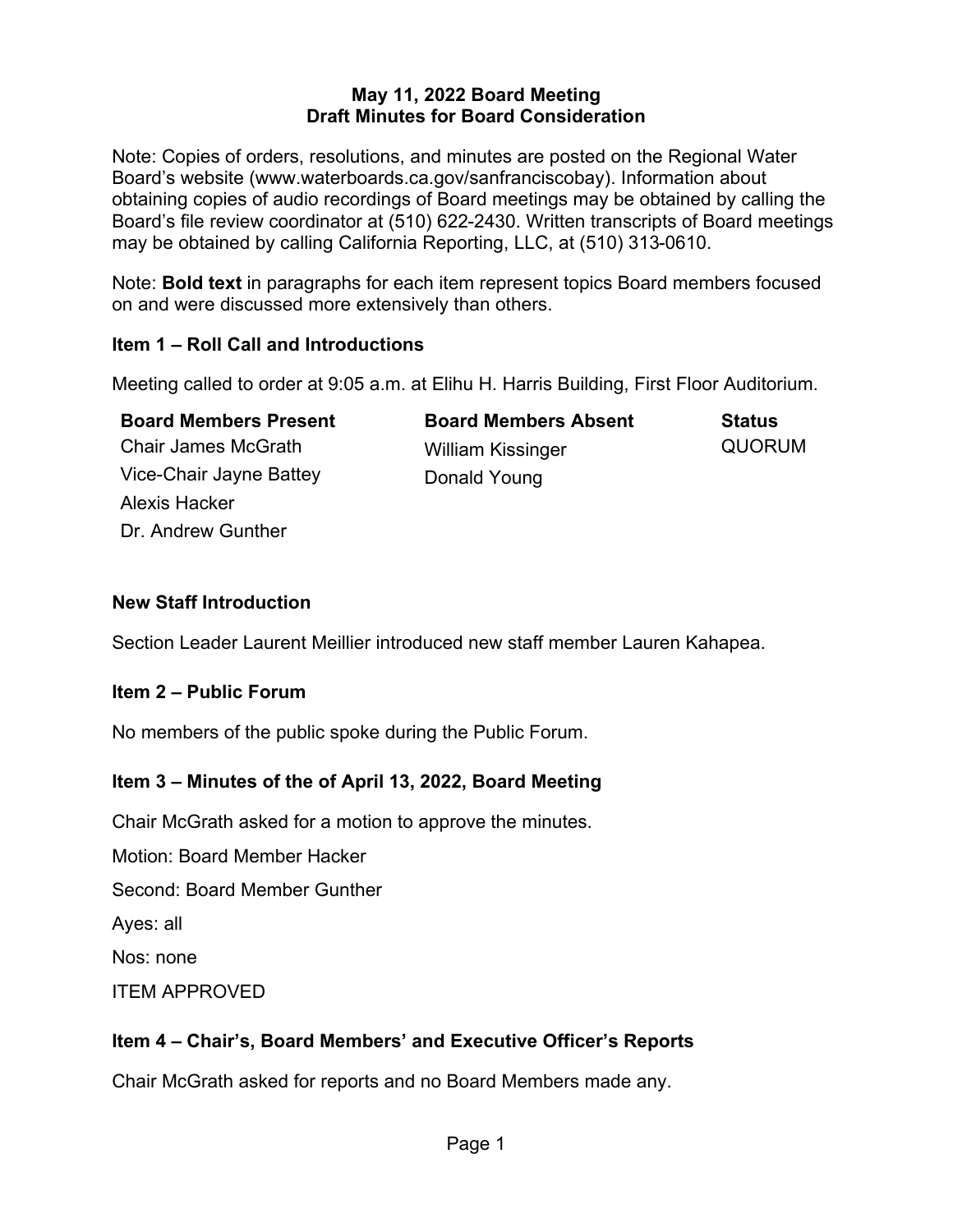May 11, 2022 - Draft Minutes

### **Item 5 – Consideration of Uncontested Items**

**5A. Schnitzer Steel Industries, Inc., Schnitzer Steel Products Company, Oakland, Alameda County** – Reissuance of NPDES Permit

**5B. Sonoma Resource Conservation District, Petaluma River and Sonoma Creek Levee Maintenance Program, Sonoma County** – Issuance of Waste Discharge Requirements and Water Quality Certification

Interim Executive Officer (EO) Mumley introduced the Items.

Vice-Chair Battey commented that she appreciates the important and good work the Resource Conservation Districts do for water quality.

Chair McGrath asked for a motion to approve the Uncontested Items.

Motion: Board Member Hacker

Second: Board Member Gunther

Ayes: all

Nos: none

ITEMS APPROVED

#### **Item 6 – NPDES**

**Municipal Regional Stormwater NPDES Permit – Municipalities and Flood Management Agencies in Alameda County, Contra Costa County, San Mateo County, Santa Clara County, and Solano County - Reissuance of NPDES Permit** [Keith Lichten, 510-622-2380, [keith.lichten@waterboards.ca.gov](mailto:keith.lichten@waterboards.ca.gov)]

Chair McGrath introduced the item and asked people to stick to time commitments for public comments. He said the Water Board has heard about stormwater before and understands the issues.

Division Chief (DC) Keith Lichten and EO Mumley made the presentation.

Bay Area Municipal Stormwater Collaborative (San Mateo County Program - Reid Bogert and Santa Clara County Program - Chris Sommers), representing all permittees, presented comments and specific revisions related to the following:

- · regulation of single-family homes, road repairs and utility construction
- · equity of green infrastructure
- · water quality monitoring per increased costs and infeasible to implement
- trash load reduction- credits and offsets, direct discharge controls and lack of time to revise plans
- · PCB controls and monitoring to demonstrate compliance

Elected officials, including Concord Mayor Dominic Aliano, Orinda City Councilperson Amy Worth and Danville Mayor Newell Arnerich, commented on the costs and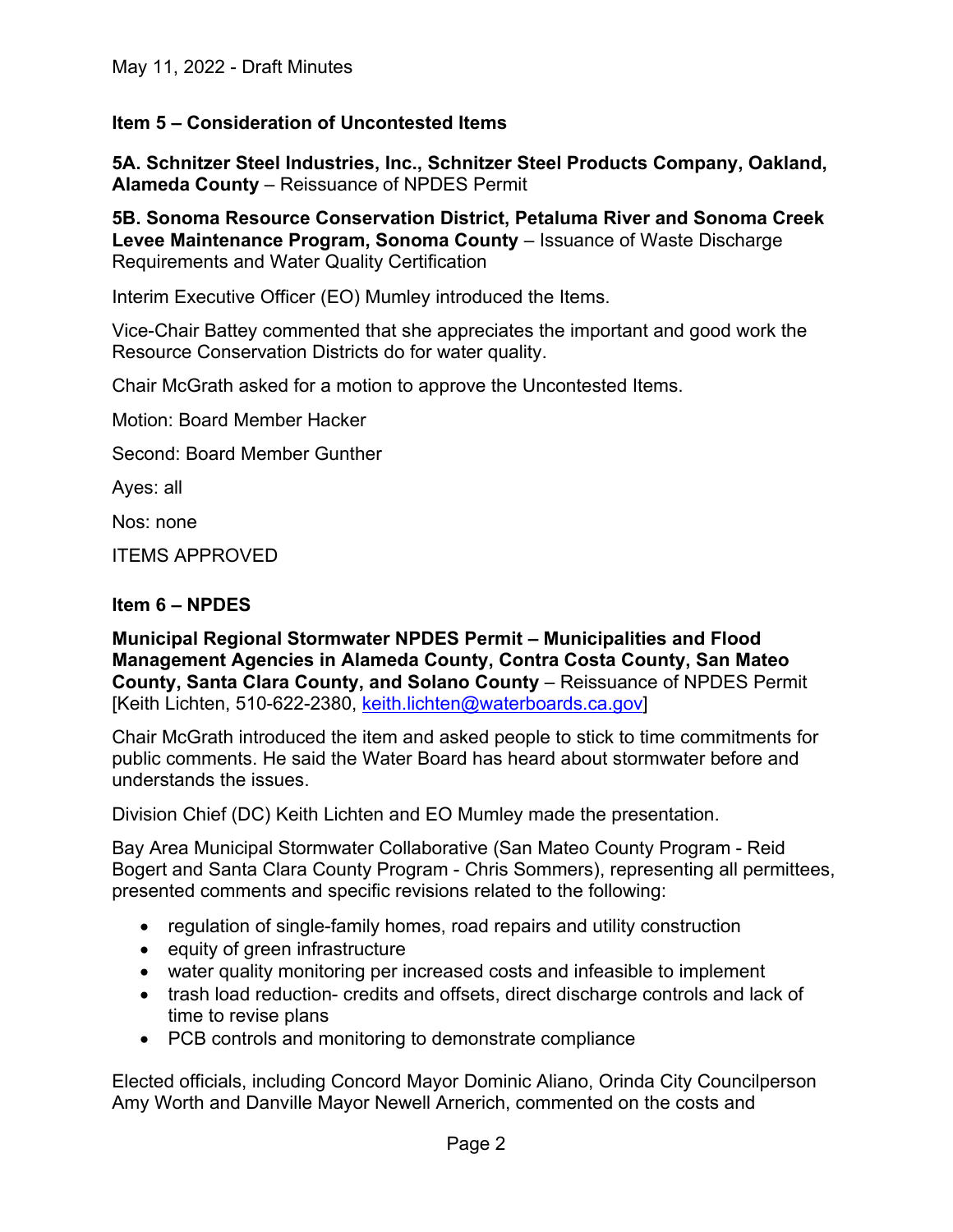challenges of green infrastructure associated with road maintenance and construction, and trash control at private properties.

Eric Buescher of San Francisco Baykeeper commented on inadequate monitoring, lack of accountability, and lack of bacterial controls. Josh Quigley of Save the Bay commented that trash control monitoring and compliance is inadequate.

Representatives for several permittees commented as follows:

- · Kevin Marstall of Concord road maintenance
- · Jim Scanlin of Newark and the Alameda County Clean Water Program PCB requirements and load targets
- · Matthew Nguyen of San Jose PCB requirements
- Sean Rose of Woodside single-family LID requirement burdensome and not applicable to rural, forested communities
- · Howard Young of Portola Valley same comments as Woodside
- · Bart Broome of Valley Water trash controls interfere with flood protection projects, utility trench requirements, mapping unhoused encampments is problematic since they are transitory (and funds not available for addressing unhoused)
- · Melody Tovar of Sunnyvale trash control partnerships with CalTrans are heavy lift, MRP timing not helpful
- · John Allen of unincorporated San Mateo County road-related requirements and specific revisions
- · Elisa Wilfong of Hayward trash reduction allow credits for true source control to ban plastic items

Chair McGrath reviewed the main issues Board members heard from commentors so far and indicated his expectation that staff respond. He identified these issues: green infrastructure requirements, requests for delays, focus on PCB sites, existing green infrastructure or road plans being cumulative, monitoring and road repair costs, trash controls on private property, accountability for compliance.

Representatives for several permittees continued commenting as follows.

- Amanda Booth of San Pablo trash, road and PCB requirements affect disadvantaged communities significantly; requested keeping credits and delaying submittal of direct discharge plans to allow time for public process; explained that communities with older roads were built with lower quality so need to be completely rebuilt so cost more even without MRP requirements; where groundwater high in low lying areas, can't meet structural requirements for green infrastructure required; encouraged staff to come meet with disadvantaged communities and learn the struggles and ways to address those struggles.
- Daniel Matlock of Fremont extend due dates for direct discharge and trash reduction plans, costs of requirements
- · Lisa Austin of Geosyntec representing Contra Costa County Clean Water Program Permittees - PCB control will take more time and areas needing treatment are not properly established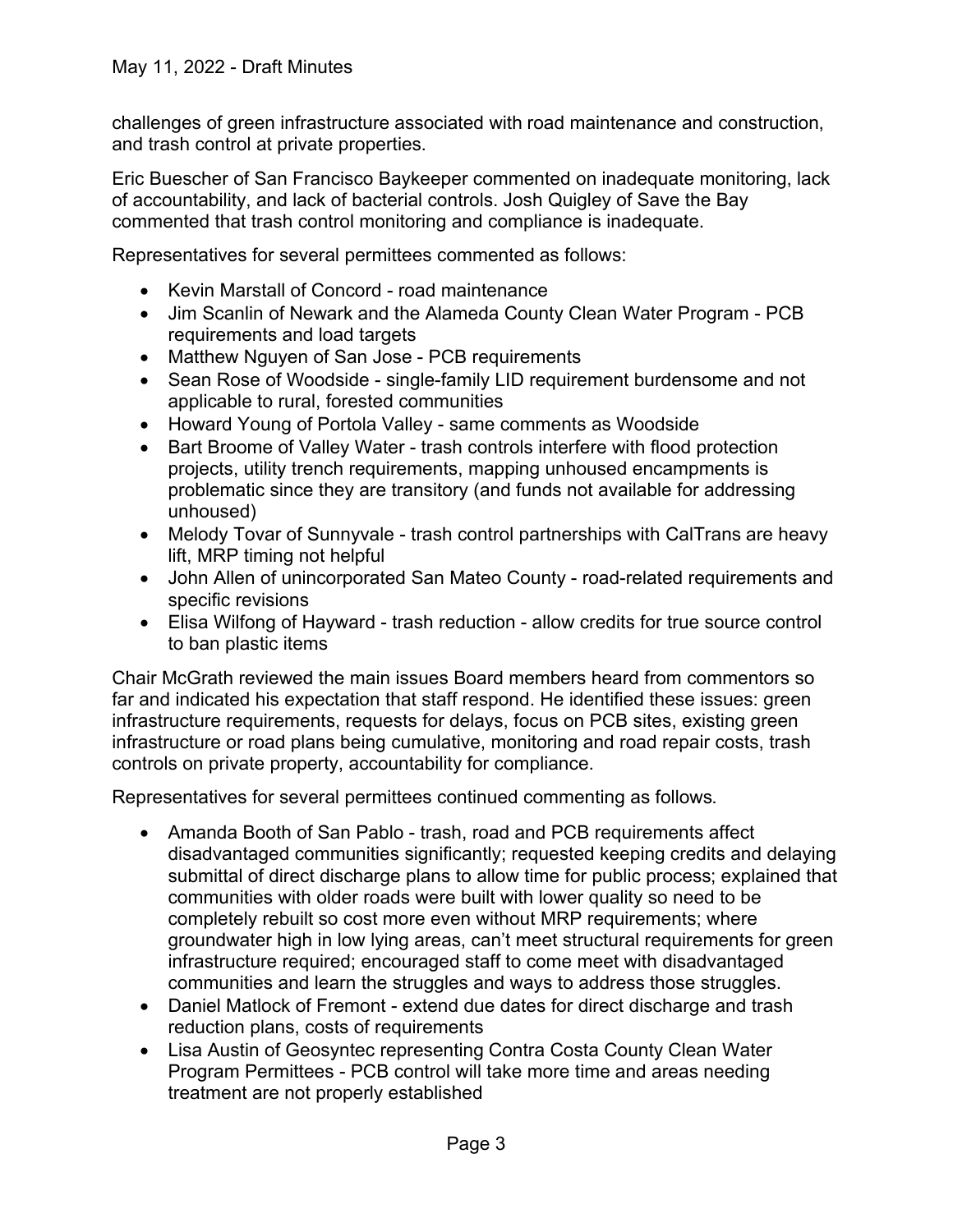- Paul Salop of Applied Marine Sciences representing Alameda County Clean Water Program Permittees - monitoring requirements too extensive
- · Coleen Winchester of San Jose environmental leadership can be supported by offsets and City is leading in green infrastructure, funded with public funding
- · Melissa Thorme of Downey Brand, legal counsel to Sunnyvale and Mountain View- legal definition and clarification related to bacteria being "effectively prohibited"
- · Bob Falk, legal counsel to Santa Clara Countywide Program, asked for a minute to speak on public comments not on this item. He thanked EO Mumley for always connecting what is in permits and what is on the ground, and for doing the most of anyone in the Bay Area for water quality, particularly related to stormwater. He commented on inadequate public participation opportunity and trash control changes.
- · Gary Grimm, legal counsel to Alameda Countywide Program requested continuation of the item due to limited public participation opportunities and complex proposed changes.

Other commenters offered the following.

- · Vaiko Allen of Contech Inc. proposed amendment to permit to allow innovative bioretention and not just conventional bioretention
- · Greg Williams of Stormwater Equipment Manufacturers Assoc. supports the proposal to add innovative bioretention
- · Mary Lynn Coffee of Coalition for Clean Stormwater supports the amendment to allow innovative bioretention
- · Patricia Lamborn, resident of Alameda who does trash cleanup at Martin Luther King Shoreline Park - wants full trash capture and dedicated cleanup, as credits not working
- · Diane Livia, resident of Oakland who does trash cleanup at Martin Luther King Shoreline Park - supports comments of Patricia Lamborn to keep trash out of the Bay
- · Anne Christie of SPUR change development requirements to reduce costs and better support housing and equity
- · Cornelius Burke of California Building Industry Association include alternative stormwater treatment for sites with constraints when planning and building sites, incorporate economic considerations
- Steve Stenzler of Housing Action Coalition and YIMBY delay adoption, make development requirements more feasible to support housing
- · David Swartz of PG&E- utility trench requirements problematic
- Matt Reagan of Bay Area Council concerned with requirements for new housing developments
- Chris Koenig, real estate developer and investor allow alternative site treatment methods for sites with constraints
- · Tyler Hess, real estate developer- supports adding option for innovative bioretention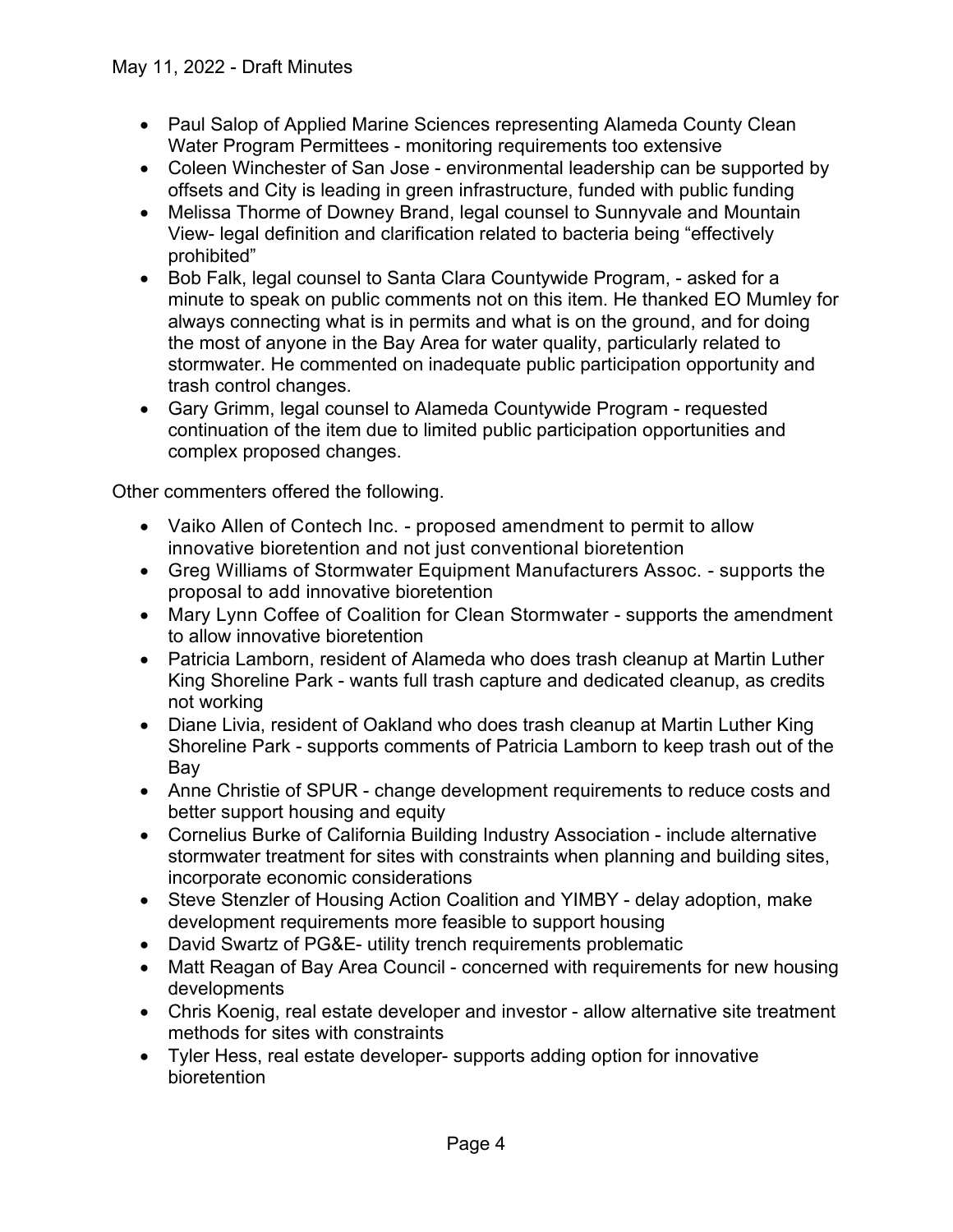- · Ross Hillshine, Contra Costa Planning Commissioner supports innovative options for new developments
- Kelly Abreu define what is a stream and protect them

Luisa Valiela of USEPA commented in support of the permit and found it consistent with the Clean Water Act, appreciated the collaborative process and acknowledged it contains some brave requirements, including flexible requirements, and time to come into compliance. She also stated they are supportive of green infrastructure, acknowledged the burden on and indicated by underserved communities, and suggested more collaborations with the communities through a workgroup on this requirement. She said USEPA supports fire-fighting best management practices and acknowledges that requirements on discharges associated with unhoused populations are a first step and may cross into a realm beyond agency expertise. She also mentioned that new funding is available for infrastructure improvements to help fund compliance costs.

EO Mumley presented a letter from Senator Scott Weiner and Assembly Member Buffy Wicks about risk of permit requirements preventing housing development and asks for delay in permit decision. Chair McGrath agreed to accept this letter into the record. EO Mumley stated that staff has responded to this issue as raised by other commentors.

EO Mumley, DC Lichten and Attorney Yuri Won itemized staff responses to issues identified including the following:

- · Monitoring requirements- commenter's costs and staffing overstated, e.g., wet weather monitoring has been light in recent permits and staff minimized additional costs. Staff finds the increase in requirements is commensurate with the value. Some commentors expressed concerns that there is not enough monitoring; there is no monitoring for some constituents. Trash monitoring proposed is limited to test new methods. Monitoring can be adjusted by issuing a new monitoring order. Monitoring helps determine effectiveness of treatment best management practices and in response to high levels of PCBs still in the Bay. Staff recognizes compliance for working with private properties to control PCB discharges.
- · Trash controls- staff disagrees with commentor's representation of the State Trash Amendments; timeframes in the permit are allowable and appropriate (Attorney Won explained the legal basis). Staff offered more time to get an approved direct discharge plan given challenge to get approval from governing bodies of permittees and acknowledge challenges working with Caltrans.
- · Green infrastructure requirements- time to develop plans provided and retain per capita approach to phase in.
- · Development requirements- added more time to comply and a workgroup to develop alternative treatment approaches for rural, forested areas, or areas with constraints, but did not carve out these communities from requirements as staff finds complying to be reasonable and manageable. Staff encourages innovative controls, such as innovative bioretention, but could not find a better balance between preventing hydromodification and controlling pollutants picked up as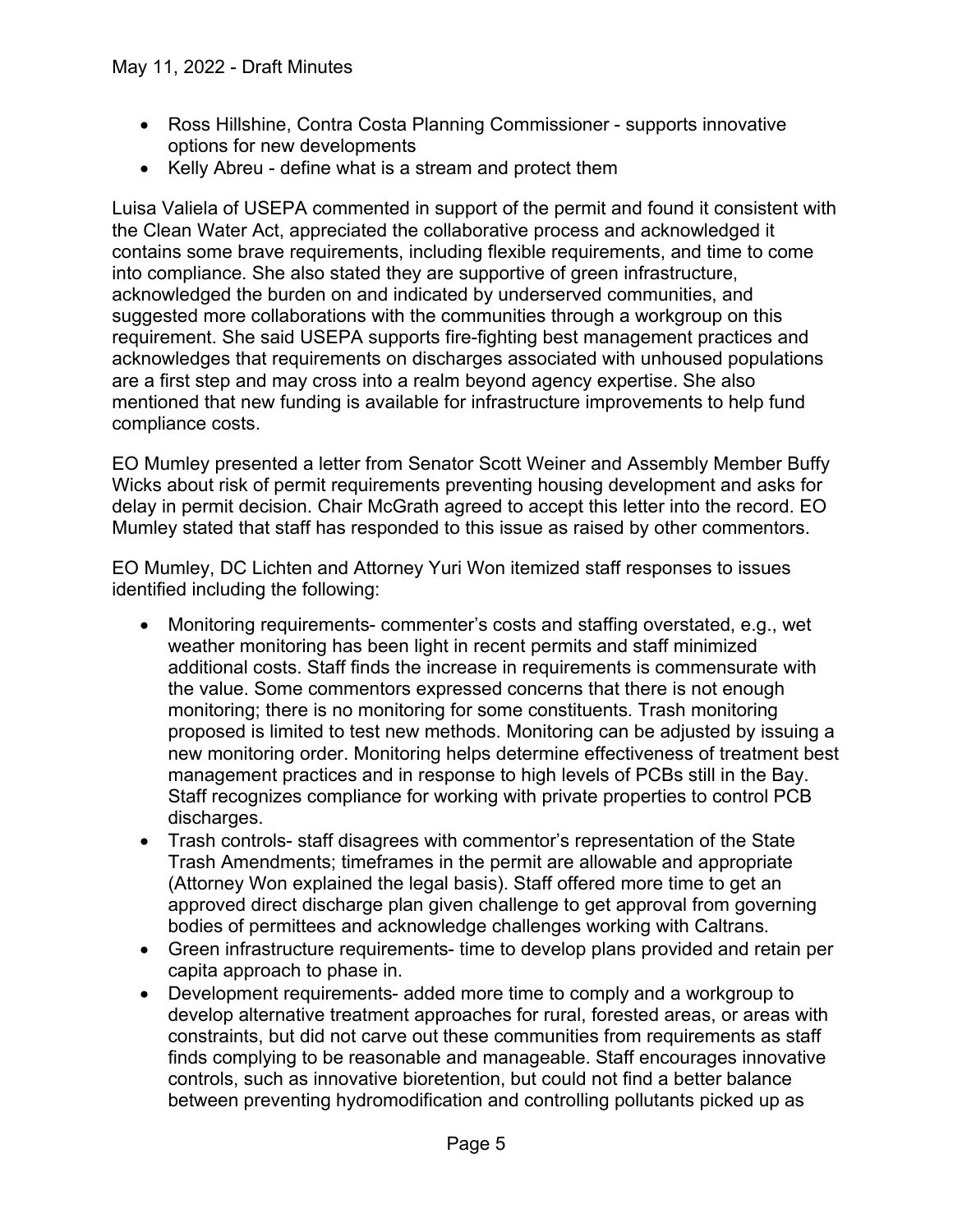stormwater runs off sites. The permit limits hydromodification controls in dense urban areas, which is where low-income housing is most commonly developed.

- · Road-related requirements- Staff finds the requirements for gravel roads reasonable and flexible. The permit provides credit for retrofitting when a road is repaved and other flexibility to meet retrofit requirements. For utility trenching and road reconstruction projects, the permit does not require redesign or implementation of projects already in the pipeline. Staff finds the concerns on road and trench requirements excessive since the permit builds in time and a workgroup to address issues that arise and flexibility in how requirements implemented. Related to road reconstruction, we will address possible unintended consequences on disadvantaged communities by providing time to comply and a workgroup to consider alternative requirements for these communities and neighborhoods.
- · Discharge prohibition related to bacteria- compliance with the illegal and illicit discharge requirements is expected to result in prohibiting discharges.
- · Legal issues- response to legal comments explained by Attorney Won
- · Sediment control requirements- staff agrees with San Mateo County's recommended change and Senior Staff Derek Beauduy stated the specific section and edits.
- · Private property issues- permit provides authority and opportunity for permittees to require property owners to control PCBs and trash, and credits compliance for working with property owners even if controls not fully implemented on site.

Board members asked or commented on the following:

- reviewing and reopening the permit
- · PCB controls related to focusing on most contaminated sites and acreage targets
- trash control timeframes and relation of credits and offsets in MRP 2.0 compared to this permit, which eliminates them to emphasize controls that will meet trash control targets on schedule
- · finding opportunities to influence bans on plastic, non-compostable products
- · green infrastructure incentives, ways to integrate with other planning and make affordable, whether to phase in per capita, how to resolve interest in more innovative site controls
- · limiting hydromodification requirements and grandfathering approved projects for low-income housing
- monitoring flexibility and staffing to implement requirements
- · considerations to extend timeframes to meet some requirements
- · unintended consequences of road-related requirements; concern that green infrastructure requirements will result in limiting road repair in disadvantaged communities
- · unintended consequences on housing and communities with disparate capacities to afford compliance
- · our requirements adaptive for climate change impacts
- trash controls and clarification of encouraging versus requiring credits and offsets
- · challenges to getting private properties to address PCBs and trash